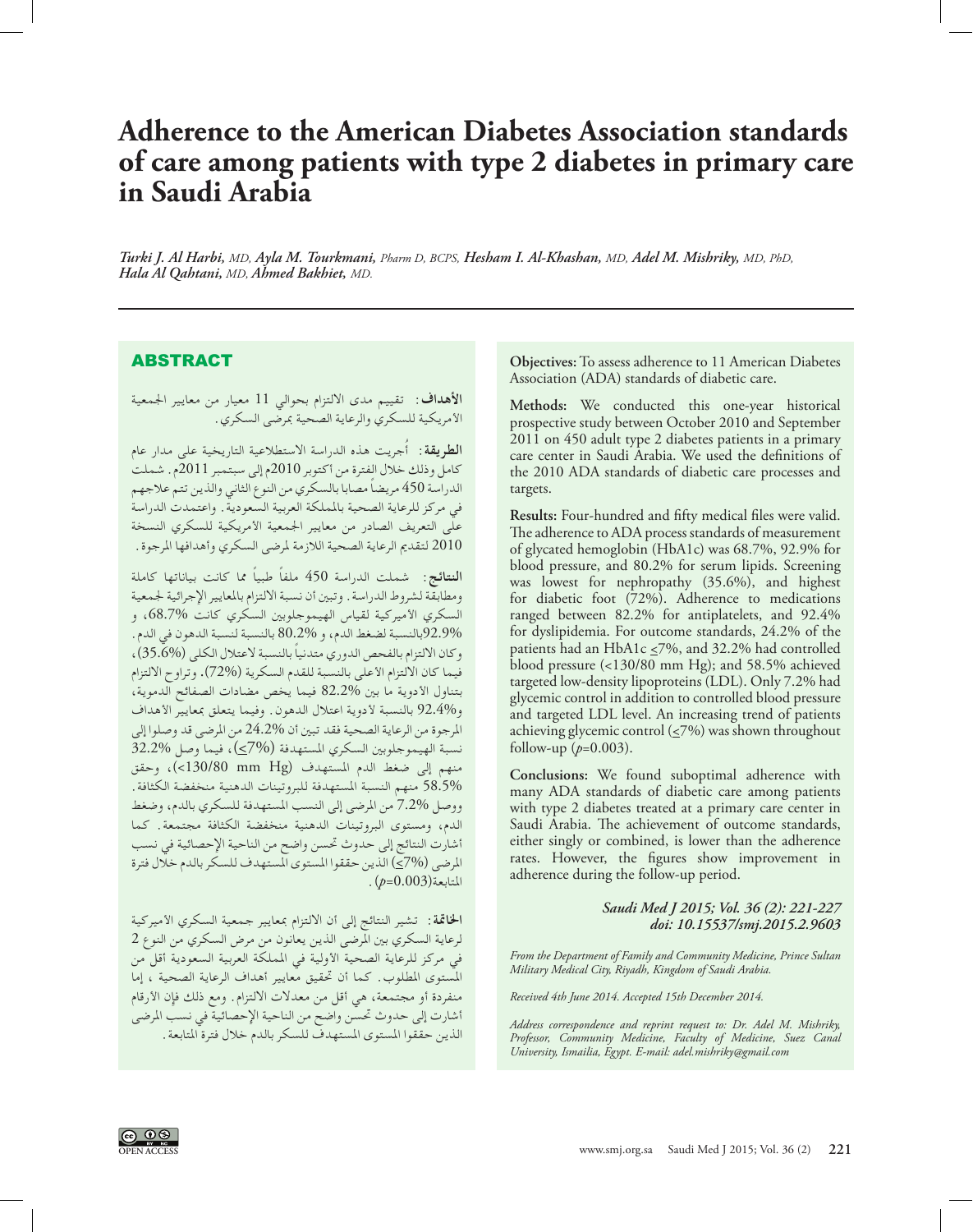Diabetes mellitus is a chronic disease that can cause<br>devastating secondary complications, reducing the<br>nucling and langely of life second as increasing medial quality and length of life as well as increasing medical costs for the patient and society.<sup>1-3</sup> Saudi Arabia has one of the highest diabetes prevalence rates worldwide. The International Diabetes Federation estimates that 8.3% of the world's adult population (20-79 years) have diabetes, with Saudi Arabia one of the top countries affected (20%)[.4](#page-5-2) Additionally, a national study estimated the overall prevalence of diabetes in Saudis aged 30-70 years at 23.7% (26.7% in women, and 21.5% in men)[.5](#page-5-3)

Diabetes care is a complex process requiring ongoing patient self-management, education, and support to prevent acute complications, and to reduce the risk of long-term complications.<sup>[6](#page-5-4)</sup> Compelling evidence from clinical trials shows that intensive glycemic control effectively delays the onset and slows the progression of diabetic complications, such as nephropathy, retinopathy, and neuropathy.[7-](#page-6-0)[9](#page-6-1) Likewise, substantial evidence shows that control of associated risk factors such as hypertension and dyslipidemia is protective against undesirable outcomes in patients with diabetes[.10-](#page-6-2)[14](#page-6-3) The American Diabetes Association (ADA) put together a set of diabetic care standards that are annually revised[.15](#page-6-4) However, despite the availability of convincing evidence and clear guidelines, many studies throughout the world reported suboptimal adherence to diabetic care standards.[16](#page-6-5)[-19](#page-6-6) Only a few studies have examined the quality of diabetic care among Saudi patients in a primary care setting, $20$  outpatient clinics of internal medicine,<sup>21,22</sup> and specialized diabetic care centers.[23](#page-6-10) These studies covered one or more of the screening, diagnostic, and therapeutic components of the ADA standards of diabetic care. However, the extent to which these standards are met at primary care settings was not comprehensively studied. Moreover, the degree to which multiple ADA processes and outcomes are simultaneously achieved was also not studied. Therefore, we aimed to assess the adherence of primary care patients to 11 ADA standards of diabetic care including glycemic control, blood pressure control, and lipid management, singly and combined.

**Disclosure**. Authors have no conflict of interests, and the work was not supported or funded by any drug company. Hesham I. Alkhashan and Adel M. Mishriky are members of the Editorial Team, and were therefore excluded from any final editorial decisions regarding this paper.

Methods. This record-based study used a historical cohort design covering a one-year follow-up of eligible patients with diabetes. The "historical prospective" design combines many of the advantages of prospective and retrospective designs. It is retrospective in the sense that the data are already present and the outcomes already happened. It is prospective in the sense that the direction of the data manipulation is from exposure to outcome. Since the follow-up is carried out on records, it is called "historical" to differentiate it from a "concurrent" follow-up design.<sup>24</sup> The study was conducted in Al-Wazarat Healthcare Center (WHC), Riyadh, Saudi Arabia. This is a big family medicine center accredited by the Joint Commission International (JCI). It provides charge-free service to all military personnel and their families, as well as for its staff. The total population served in 2011 was 303,682. The center consists of 32 general clinics, specialized primary care clinics, a pharmacy, laboratory, treatment room, and radiology room. It is staffed by approximately 80 physicians and receives approximately 1000 patient visits daily. The chronic disease unit provides care to approximately 16,000 patients, most having diabetes. The unit is staffed by senior family physicians who are board certified and/or specialized in diabetes care, a board certified clinical pharmacist, dietitians, diabetic educators, and health educators. The unit receives on average 120 chronic disease patients daily. The care provided is the standard care as per ADA guidelines,<sup>15</sup> but intensified with consideration of individual patient's clinical and social factors.

Any adult (18 years or older) type 2 diabetes patient who attended the chronic disease unit during a 2-week period of recruitment (end of September and beginning of October 2011) was eligible for inclusion in the study sample. The inclusion criteria were receiving primary care at the chronic disease unit during the preceding year, and having at least 2 visits 3-6 months apart during this period. Patients with known hemoglobinopathies such as sickle cell anemia or any blood disorders that may affect the accuracy of glycohemoglobin (HbA1c), a history of recent acute blood loss, or end stage renal disease were excluded from the study.

The sample size was calculated to estimate the prevalence of adherence to any of the ADA criteria of 25% or higher, with an absolute precision of 2%, at the 95% level of confidence. The required sample size was calculated as 450 participants using the Epi-Info 6.04 software package. This was increased to 500 to account for a dropout rate of approximately 10%.

Eligible patients were invited to participate in the study after being briefed on its purpose and procedures,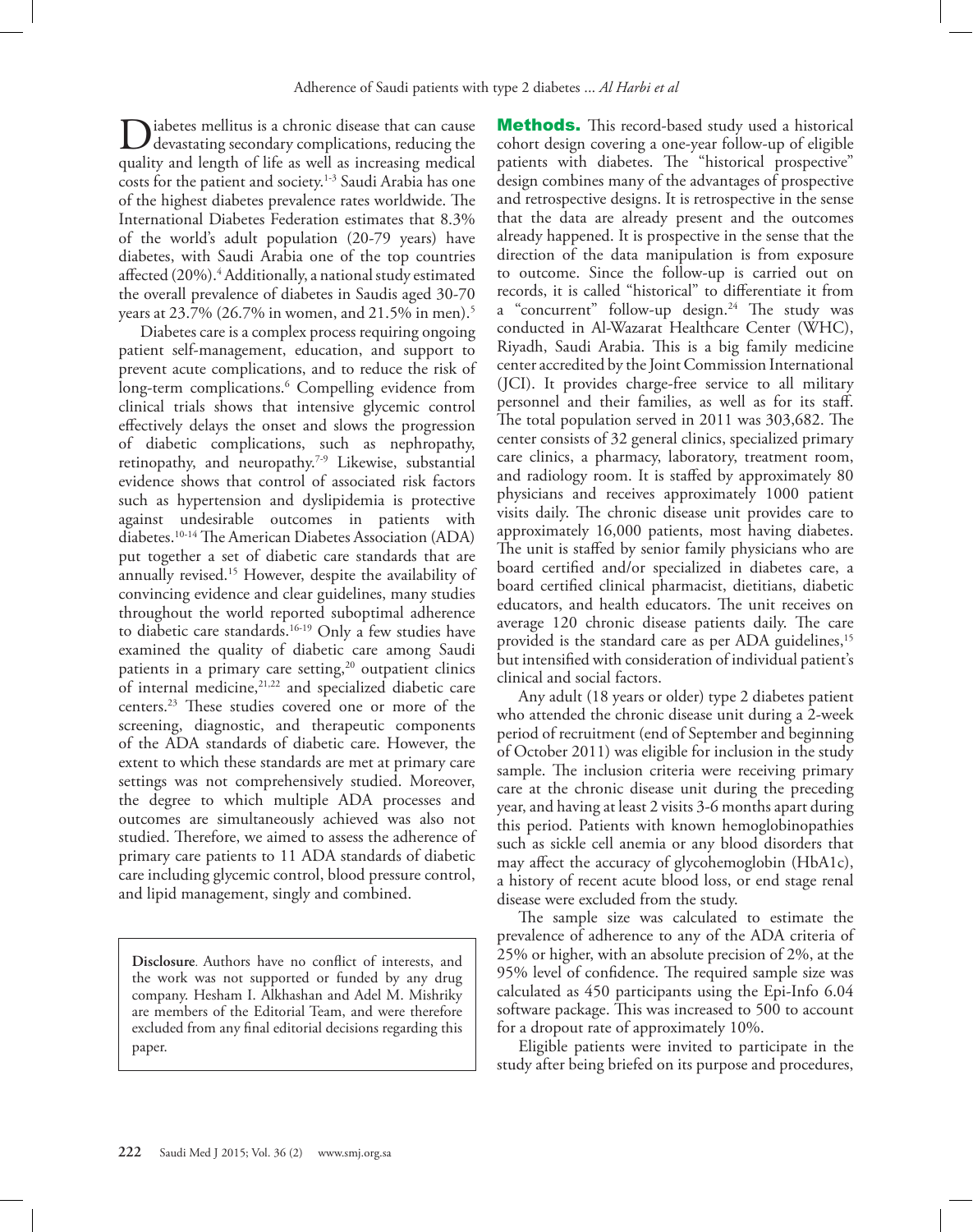anonymity, and confidentiality, and the rights to refuse or withdraw. Those who agreed signed an informed consent to review their medical files. Trained pharmacist interns collected the required data over the last year from the patients' charts and laboratory records using a pre-designed abstraction sheet. The historical follow-up period was from October 2010 to September 2011. The study was carried out according to the principles of the Helsinki Declaration, and its protocol was approved by the Research and Ethics committee of Prince Sultan Military Medical City, Riyadh, Saudi Arabia.

We collected data on 11 ADA process standards of diabetic care: 1) HbA1c at least twice/year in patients meeting treatment goals and quarterly in those not meeting goals; 2) blood pressure measurement at every routine diabetes visit; 3) fasting lipid profile measurement at least annually with more measurements if starting/changing lipid lowering medications; 4) annual measurement of urine albumin and serum creatinine with more measurements to assess progression of kidney disease and response to therapy; 5) use of medications that optimize blood pressure and reduce the risk of nephropathy such as angiotensin converting enzyme inhibitors (ACEI) or angiotensin receptor blockers (ARBs); 6) use of lipid lowering agents with statins as first-line pharmacologic therapy; 7) use of antiplatelet agents such as aspirin or clopidogrel; 8) annual retinopathy screening after an initial dilated and comprehensive eye examination; 9) annual comprehensive foot examination including inspection, assessment of foot pulses, and testing for loss of protective sensation (10-g monofilament plus testing any one of: vibration using 128-Hz tuning fork, pinprick sensation, ankle reflexes, or vibration perception threshold); 10) annual administration of influenza vaccine; 11) and at least one lifetime administration of pneumococcal vaccine.

The outcome standards measured included the percentages of patients with: 1) HbA1c  $\leq$ 7% 2) blood pressure control: both systolic blood pressure <130 and diastolic blood pressure <80 mm Hg 3) low-density lipoprotein (LDL), cholesterol <2.6 mmol/l (100 mg/ dl), high density lipoprotein (HDL) cholesterol >1.0 mmol/l (40 mg/dl) in males and >1.3 mmol/l (50 mg/ dl) in females, triglycerides <1.7 mmol/l (150 mg/dl), total cholesterol <5.2 mmol/l (200 mg/dl) 4) urine microalbumin-to-creatinine ratio (ACR) <2.0 mg/ mmol in males, and <2.8 mg/mmol in females. In case of multiple measurements of HbA1c, we calculated the average of the best 2 values; however, if the most recent value was >7% the patient was considered non-

adherent. A low risk lipid profile (controlled blood lipids) was defined as achieving the targets of LDL, HDL, and triglycerides.

*Statistical methods.* We used the Statistical Package for Social Sciences (SPSS Inc., Chicago, IL, USA) version 16 for the data analysis. Any missing data in the patient's records pertaining to the measured standards was considered as "not done" as a more conservative approach. The changes in the proportions of patients with glycemic control across the 4 follow-up visits were tested using the Mantel-Haenszel extended chi-square (for trend). The association between the level of HbA1c and the type of diabetic medication at each of the 4 visits was tested using ANOVA test. A 2-tailed *p*-value <0.05 was considered as statistically significant.

**Results.** The study sample included 450 type 2 diabetes patients (90% response rate). Slightly less than half of the sample were men (44.2%) of 60 years or older (48%) as shown in **Table 1**. The mean BMI was 31.4, with 57.9% being obese (BMI ≥30). As for therapy, 56.4% of the patients were on combined insulin and oral hypoglycemic medications, while 2.2% were not receiving any medications for DM during the follow-up period.

Adherence to ADA process standards of diabetic care shows a wide variation from as high as 92.9%

Table 1 - Demographic characteristics and diabetic medications of 450 type 2 diabetic patients attending a primary care center in Saudi Arabia.

| Characteristics                                           |     | Frequency $(\% )$ |  |
|-----------------------------------------------------------|-----|-------------------|--|
| Age (years)                                               |     |                   |  |
| $<$ 40                                                    | 31  | (6.9)             |  |
| $40-49$                                                   | 65  | (14.4)            |  |
| 50-59                                                     | 138 | (30.7)            |  |
| $60 - 69$                                                 |     | 136 (30.2)        |  |
| >70                                                       | 80  | (17.8)            |  |
| $Mean+SD$                                                 |     | $58.5 \pm 12.2$   |  |
| Gender                                                    |     |                   |  |
| Male                                                      | 199 | (44.2)            |  |
| Female                                                    | 251 | (55.8)            |  |
| Body mass index*                                          |     |                   |  |
| Underweight $(≤18.5)$                                     | 2   | (0.5)             |  |
| Normal weight (18.5-24.9)                                 | 50  | (11.3)            |  |
| Overweight (25-29.9)                                      |     | 134 (30.3)        |  |
| Obesity $(≥30)$                                           |     | 256 (57.9)        |  |
| $Mean+SD$                                                 |     | $31.4 + 4.4$      |  |
| Medication                                                |     |                   |  |
| None                                                      | 10  | (2.2)             |  |
| Oral hypoglycemic only                                    | 170 | (37.8)            |  |
| Insulin only                                              | 16  | (3.6)             |  |
| Both                                                      | 254 | (56.4)            |  |
| *8 wheel-chaired patients could not have this measurement |     |                   |  |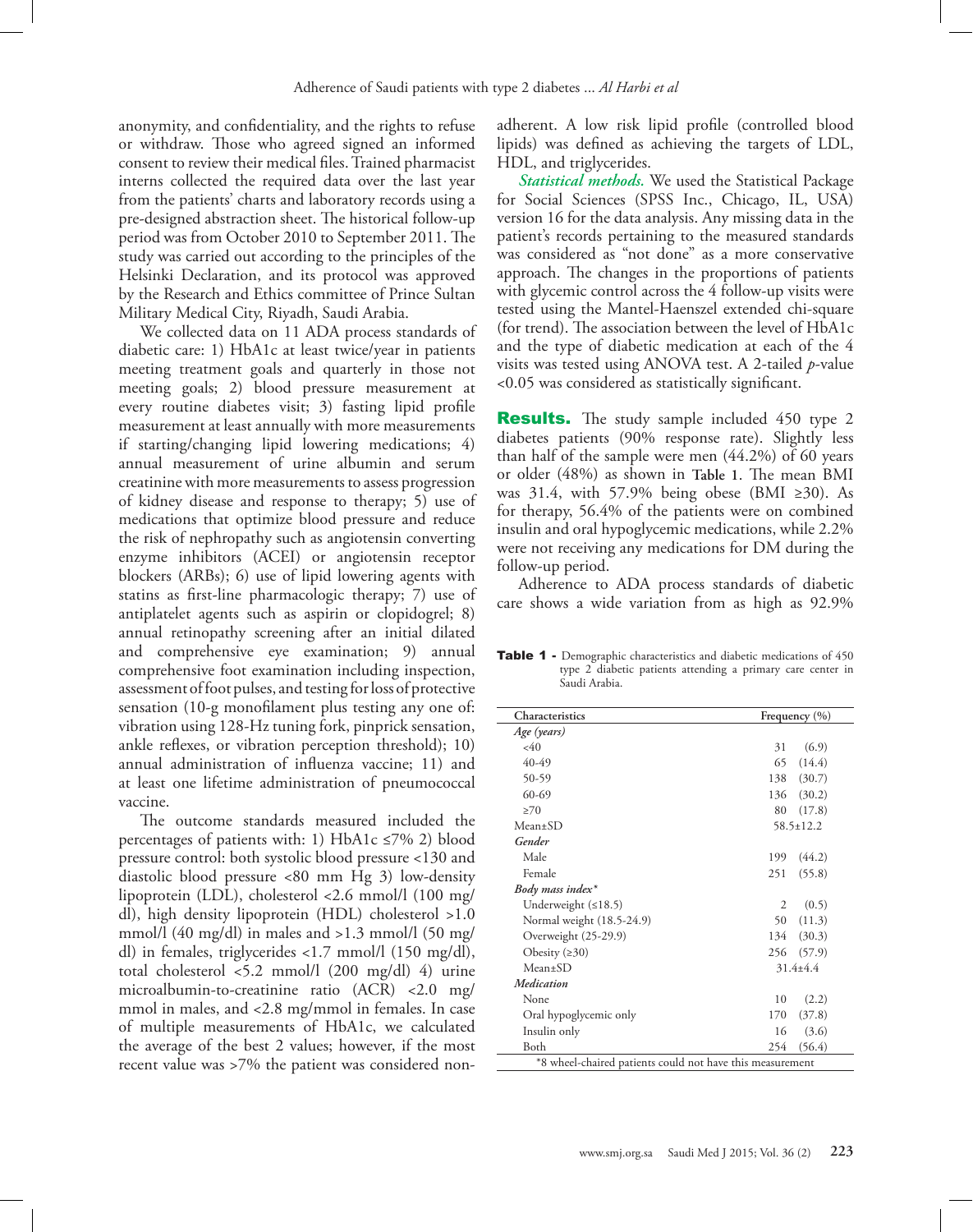Table 2 - Adherence to processes of the ADA standards of diabetic care among 450 type 2 diabetic patients attending a primary care center in Saudi Arabia.

Table 3 - Adherence to targets of the ADA standards of diabetic care among 450 type 2 diabetic patients attending a primary care center in Saudi Arabia.

| ADA process standards                              | Frequency $(\% )$ |
|----------------------------------------------------|-------------------|
| Glycemic control: HbA1c measurement                | 309 (68.7)        |
| Blood pressure measurement                         | 418 (92.9)        |
| Lipid profile measurement                          |                   |
| LDL.                                               | 313 (69.6)        |
| HDL                                                | 254 (56.4)        |
| Triglycerides                                      | 361 (80.2)        |
| Total cholesterol                                  | 355 (78.9)        |
| Nephropathy screening                              | 160(35.6)         |
| Hypertension/nephropathy medications: ACEI or ARBs | 377 (83.8)        |
| Lipid lowering medications: statin                 | 416 (92.4)        |
| Antiplatelet agents: aspirin or clopidogrel        | 370 (82.2)        |
| Referral for fundus examination                    | 291 (64.7)        |
| Foot care                                          |                   |
| Foot examination                                   | 324 (72.0)        |
| Monofilament testing                               | 230(51.1)         |
| Influenza vaccine                                  | 207 (46.0)        |
| Pneumococcal vaccine                               | 208 (46.2)        |

ADA - American Diabetes Association, HbA1c - glycohemoglobin, LDL - low-density lipoprotein, HDL - high density lipoprotein, ACEI - angiotensin converting enzyme inhibitors, ARBs - angiotensin receptor blockers



Figure 1 - Percentage of adherence to multiple processes of the American Diabetes Association (ADA) standards of diabetic care among 450 type 2 diabetic patients attending a primary care center in Saudi Arabia.

for blood pressure measurement, to as low as 35.6% for assessment for nephropathy (**Table 2**). Generally, the adherence to medications is high (82.2-92.4%), compared with lab testing, especially HDL (56.4%), and HbA1c (68.7%) measurements. Even lower rates of adherence are shown regarding influenza (46%) and pneumococcal (46.2%) vaccinations.

Looking at the rates of adherence for combined ADA process standards, **Figure 1** demonstrates that only 3.3% had all the 11 processes carried out according to standard, and another 13.8% had all but one of these

| <b>ADA</b> standards                                                                                                                                                                               | Number   | Adherence      |  |
|----------------------------------------------------------------------------------------------------------------------------------------------------------------------------------------------------|----------|----------------|--|
|                                                                                                                                                                                                    | examined | number $(\% )$ |  |
| Individual targets                                                                                                                                                                                 |          |                |  |
| Glycemic control - HbA1c <7%                                                                                                                                                                       | 450      | 109 (24.2)     |  |
| Controlled blood pressure - SBP <130<br>& DBP <80 mm Hg                                                                                                                                            | 450      | 145 (32.2)     |  |
| Low risk lipid profile                                                                                                                                                                             | 388      | 182 (46.9)     |  |
| LDL < 2.6                                                                                                                                                                                          | 388      | 227 (58.5)     |  |
| $HDL > 1.0$ in males and $>1.3$ in females                                                                                                                                                         | 388      | 125 (32.2)     |  |
| Triglycerides <1.7                                                                                                                                                                                 | 413      | 258 (62.5)     |  |
| Total cholesterol <5.2                                                                                                                                                                             | 388      | 320 (82.5)     |  |
| Low ACR (mg/mmol) - <2.0 in males $&$<br><2.8 in females                                                                                                                                           | 318      | 151 (47.5)     |  |
| <b>Combined</b> targets                                                                                                                                                                            |          |                |  |
| Glycemic and blood pressure control                                                                                                                                                                | 450      | 45(10.0)       |  |
| Glycemic and LDL control                                                                                                                                                                           | 388      | 64 (16.5)      |  |
| Glycemic and lipid control                                                                                                                                                                         | 388      | 54 (13.9)      |  |
| Blood pressure and LDL control                                                                                                                                                                     | 388      | 80 (20.6)      |  |
| Blood pressure and lipid control                                                                                                                                                                   | 388      | 64 (16.5)      |  |
| Glycemic, blood pressure and LDL                                                                                                                                                                   | 388      |                |  |
| control                                                                                                                                                                                            |          |                |  |
| None                                                                                                                                                                                               |          | 92 (23.7)      |  |
| One                                                                                                                                                                                                |          | 169 (43.6)     |  |
| $\overline{2}$                                                                                                                                                                                     |          | 99 (25.5)      |  |
| All <sub>3</sub>                                                                                                                                                                                   |          | (7.2)<br>28    |  |
| Glycemic, blood pressure and lipid                                                                                                                                                                 | 388      |                |  |
| control                                                                                                                                                                                            |          |                |  |
| None                                                                                                                                                                                               |          | 117 (30.2)     |  |
| One                                                                                                                                                                                                |          | 158 (40.7)     |  |
| $\overline{2}$                                                                                                                                                                                     |          | 91 (23.5)      |  |
| All <sub>3</sub>                                                                                                                                                                                   |          | 22<br>(5.7)    |  |
| ADA - American Diabetes Association, HbA1c - glycohemoglobin,<br>SBP - systolic blood pressure, DBP - diastolic blood pressure<br>LDL - low-density lipo-protein, HDL - high density lipo-protein, |          |                |  |
| ACR - albumin creatinine ratio                                                                                                                                                                     |          |                |  |

processes carried out. Overall, more than half of the patients had at least 8 of the 11 processes carried out. Regarding patients' achievement of the targets of the ADA standards of diabetic care, **Table 3** indicates that the goal of glycemic control is the least achieved (24.2%), followed by control of hypertension (32.2%). As for lipid control, it ranges between 32.2% for HDL, and 82.9% for total cholesterol. The figures for combined targets are even lower, with only 10% of the patients having glycemic control in addition to controlled blood pressure, 7.2% having glycemic control in addition to controlled blood pressure and targeted LDL level, and 5.7% having control of all parameters.

As **Figure 2** illustrates, the percentages of patients achieving glycemic control  $(≤7%)$  show a statistically significant increasing trend across the 4 patients' visits (*p*=0.003). It has almost doubled from the first to the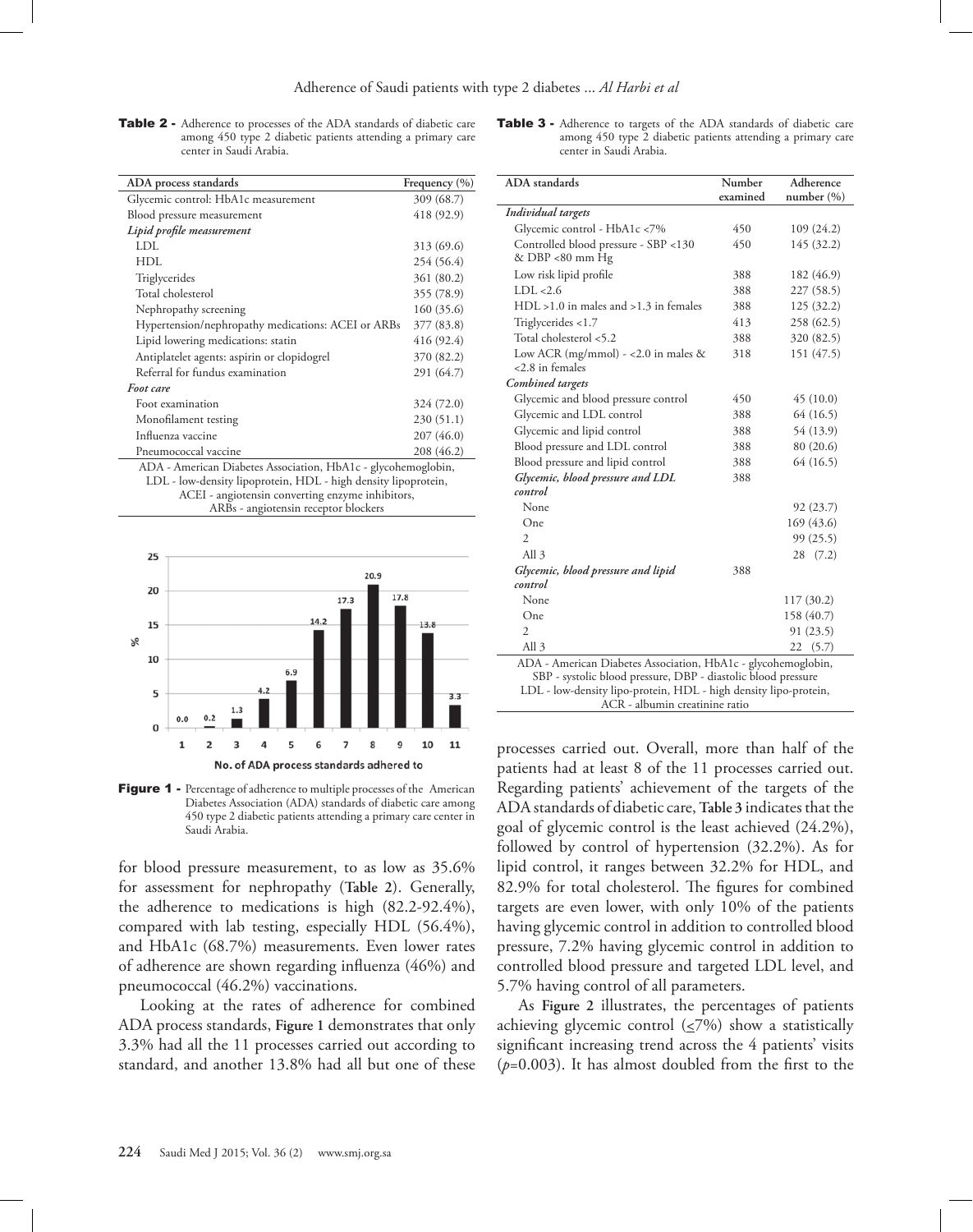

Figure 2 - Glycemic control with HbA1c  $\leq$ 7% across the patients' 4 follow-up visits (Chi-square for trend: 9.125, *p*=0.0025). Number of patients per visit: First n=143, Second n=287, Third n=438, and Fourth n=437. HbA1c - glycosylated hemoglobin



**Figure 3 -** Glycemic control with HbA1c  $\leq$ 7% across the patients' 4 follow-up visits by type of medications. HbA1c - glycosylated hemoglobin

last visit. The improvement tends to be more evident in patients on oral hypoglycemic medications with or without insulin, but not in those on insulin alone (**Figure 3**). It is also noticed that at all 4 visits, the level of HbA1c (%) is significantly lower among those receiving oral hypoglycemic medications, compared with those on insulin alone or combined with oral hypoglycemic medications as tested by ANOVA (*p*<0.001).

**Discussion.** Although glycemic control is a strong predictor of long-term diabetes complications, $7-9$ around two-thirds of the current study cohort show adherence to it according to ADA guidelines, and slightly less than one-fourth have actual control. Our figure for adherence to the process (68.7%) lies almost midway between the upper and lower boundaries of the rates reported in previous studies in Saudi Arabia  $(30-92\%)$ ,  $2\overline{1}$ -23 and is closer to the figures reported in facilities providing specialty care  $(80\%)$ .<sup>25</sup> This relatively high rate of adherence to process standards might in part be explained by the fact that the service is offered free of charge. Our rate of target achievement (24.2%) is higher than the rates reported in all these studies  $(8-24\%)$ .<sup>20,23</sup> This might be explained by the integrated care approach, which has been applied in our center over the last 2 years, and which seems to be more effective in reaching the goal. This is also confirmed by the improving trend of glycemic control throughout the follow-up period. In congruence with this, the importance of a multidisciplinary approach in diabetes care,<sup>26</sup> and the effectiveness of care planning in its control<sup>27</sup> have been emphasized. Nonetheless, our figures still lag behind those reported in the US.28,29 and Europe,<sup>30</sup> where 37-41% of their patients are achieving the HbA1c target.

The levels of HbA1c in the current study are lowest among patients on oral medications only, and highest among those on combined insulin and oral medications. This is quite plausible, and can be explained by the severity of diabetic disease, which dictates the therapeutic approach. However, the improvement in glycemic control seems to be better in the combined therapy patients compared with those on insulin alone.

The discrepancy between process and outcome criteria is even wider regarding control of hypertension. Although almost all of our patients have their blood pressure checked according to ADA guidelines, only around one-third had their blood pressure controlled. This can be attributed to the ease of the process, which is routinely carried out by the nurse upon receiving the patient, and the difficulty of achieving the outcome, especially in patients with diabetes.<sup>25,31</sup> Nevertheless, our figures are close to those from local<sup>21-23</sup> and international<sup>17,28,30</sup> studies.

As for lipids, no wide discrepancy is noticed between the adherence to process standards and the achievement of goals, especially for LDL. While our percentage of adherence to LDL testing (69.6%) is similar or slightly lower than reported in local studies (70-87%), our achievement of the recommended LDL target (58.5%)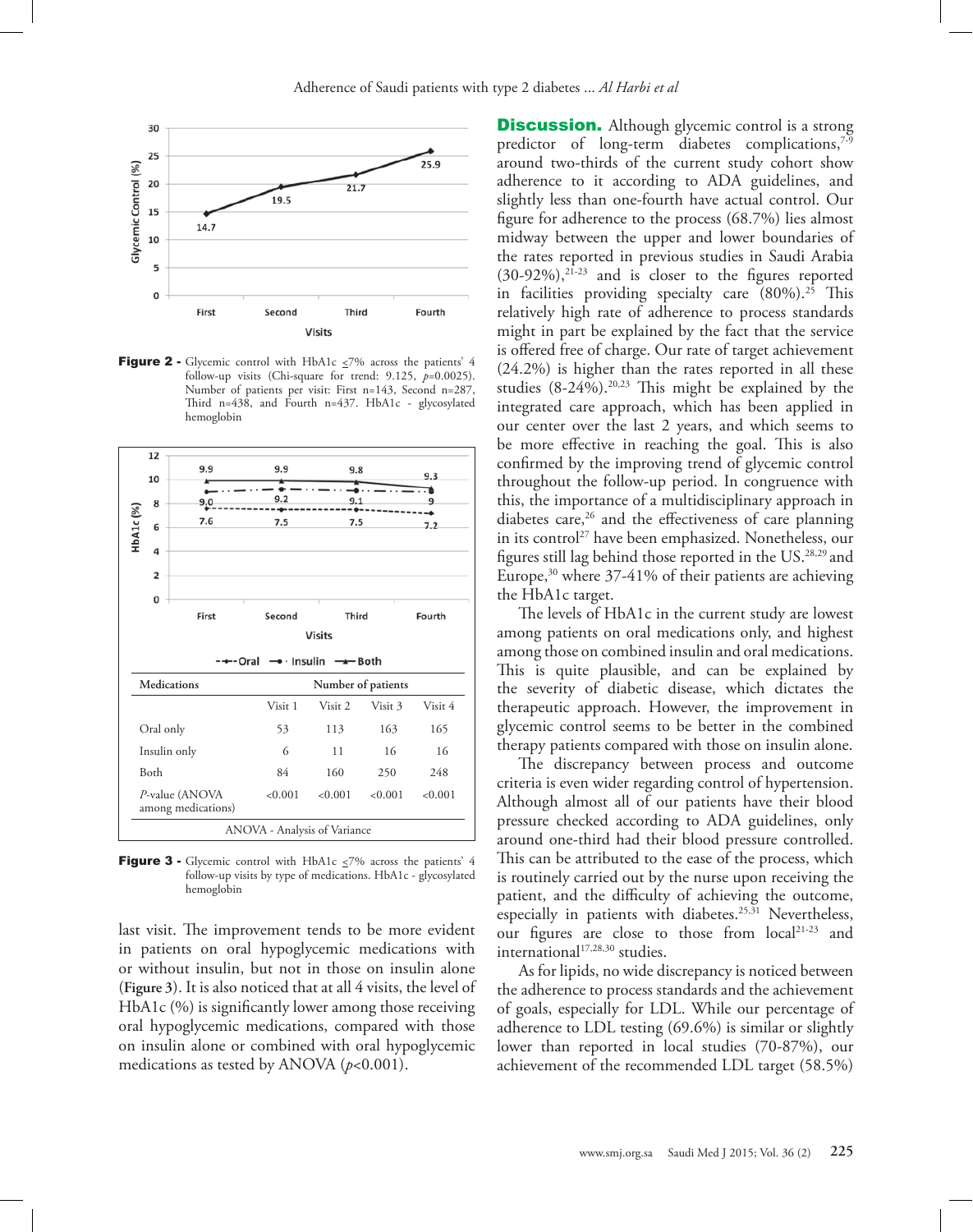is better compared with these studies (28-56%),<sup>20-23</sup> and is near to the higher end of the range of international figures  $(33-64\%)$ .<sup>17,18,30</sup> This high percentage of goal achievement might be related to the high percentage of adherence to lipid lowering medications, exceeding previously reported local figures.<sup>21</sup>

Looking at the achievement of combined goals, only a small proportion (7.2%) of our patients have glycemic control in addition to controlled blood pressure and targeted LDL level. While this very low compliance with multiple targets is expected given the low compliance with individual components, it reflects the real challenge of adherence to ADA standards of diabetic care at a primary care setting. Unfortunately, data on simultaneous achievement of multiple ADA outcome standards of diabetic care are lacking, and several authors have pointed out that these standards are difficult to practice or even sometimes unrealistic.<sup>32,33</sup> Nonetheless, the aim of treating a patient with diabetes should not be limited to achievement of glycemic control, but should have a more holistic approach, and this is one of the main functions of primary care. To foster this concept in our setting, we use a flow chart for each chronic disease, and we apply integrated care and case management to reduce fragmentation, and to achieve improved outcomes for chronic disease patients at acceptable cost as previously reported in a study carried out in our setting.<sup>34</sup> These approaches are expected to improve the achievement of combined goals in our patients, and their effectiveness has been shown in local studies.<sup>35,36</sup>

Our data suggest suboptimal provider compliance regarding adherence to recommended screening for diabetic complications such as nephropathy, retinopathy, and diabetic foot examination, as well as influenza, and pneumococcal vaccination. However, we need to differentiate between lack of provider adherence to standards (no referral), and lack of patient adherence (not attending scheduled referral). Regarding vaccination, the low figures are certainly due to lack of documentation, since many patients take these vaccines in other settings and do not report it. Although our figures are better than those reported in local studies,<sup>20,23</sup> they still need to be improved. Possible barriers such as inadequate accessibility or efficiency of the services at the center,<sup>37,38</sup> inadequate laboratory facilities,<sup>39</sup> incompetent structure and process of health education programs,<sup>40</sup> and poor referral systems<sup>41</sup> need to be identified and addressed properly. However, we believe, we have adequate resources at our primary care center. An important limitation in this study, as in many record-based ones, is the dependence on

recorded data, which may be lacking or incomplete. For instance, the vaccination seems to be underdocumented in patients' files, and we considered the "missing" as "not done," which may have led to lower adherence rates. The use of a prospective cohort design would avoid this limitation. Other limitations include the non-probability convenience sampling and the lack of data concerning co-morbidities. Lastly, the sample may be biased towards more compliant patients since it included only patients with at least 2 visits 3-6 months apart during the preceding year; however, this inclusion criterion was essential in order to have at least 2 readings to compare during the historical record-based follow-up period of one year.

In conclusion, in a high diabetes prevalence country with sufficient resources, we are reporting a suboptimal adherence to many ADA standards of diabetic care among patients with type 2 diabetes treated at a primary care center. The figures are even lower when considering simultaneous adherence to multiple standards. Nevertheless, our figures are better compared with local studies, which may be attributed to implementation of case management and integrated care approaches. Therefore, a wider application of these integrated approaches is planned in our center with assessment of their effectiveness. Further in-depth investigation of the relation between adherence to process indicators and the achievement of outcome indicators is suggested.

Acknowledgment. *The efforts of Ms. Ashwaq Al-Anazi and Ms. Al-Hanouf Al-Hezeb in data collection are acknowledged.*

## References

- <span id="page-5-0"></span> 1. [Almutairi N, Alkharfy KM. Direct medical cost and glycemic](http://dx.doi.org/10.1007/s40258-013-0065-6)  [control in type 2 diabetic Saudi patients.](http://dx.doi.org/10.1007/s40258-013-0065-6) *Appl Health Econ Health Policy* [2013; 11: 671-675.](http://dx.doi.org/10.1007/s40258-013-0065-6)
- 2. [Das R, Singh O, Thakurta RG, Khandakar MR, Ali SN,](http://dx.doi.org/10.4103/0253-7176.119502)  [Mallick AK, et al. Prevalence of depression in patients with type](http://dx.doi.org/10.4103/0253-7176.119502)  [ii diabetes mellitus and its impact on quality of life.](http://dx.doi.org/10.4103/0253-7176.119502) *Indian J Psychol Med* [2013; 35: 284-289.](http://dx.doi.org/10.4103/0253-7176.119502)
- <span id="page-5-1"></span> 3. [Simic I, Pecin I, Tedeschi-Reiner E, Zrinscak O, Sucur N,](http://www.ncbi.nlm.nih.gov/pubmed/24308217)  [Reiner Z. Risk factors for microvascular atherosclerotic changes](http://www.ncbi.nlm.nih.gov/pubmed/24308217)  [in patients with type 2 diabetes mellitus.](http://www.ncbi.nlm.nih.gov/pubmed/24308217) *Coll Antropol* 2013; [37: 783-787.](http://www.ncbi.nlm.nih.gov/pubmed/24308217)
- <span id="page-5-2"></span> 4. International Diabetes Federation. The global burden of diabetes. [Updated 2011; Accessed 2012 June 15]. Available from URL: http://www.idf.org/diabetesatlas/5e/the-globalburden
- <span id="page-5-3"></span> 5. Al-Nozha MM, Al-Maatouq MA, Al-Mazrou YY, Al-Harthi SS, Arafah MR, Khalil MZ, [et al. Diabetes mellitus in Saudi Arabia.](http://smj.psmmc.med.sa/index.php/smj/article/view/5037)  *Saudi Med J* [2004; 25: 1603-1610.](http://smj.psmmc.med.sa/index.php/smj/article/view/5037)
- <span id="page-5-4"></span> 6. Eldakroury A, Olivera E, Martin R, De Groot AS. Adherence to American Diabetes Association Guidelines in a volunteer-run free clinic for the uninsured: Better than standards achieved by clinics for insured patients. *R I Med J (2013)* 2013; 96: 25-29.